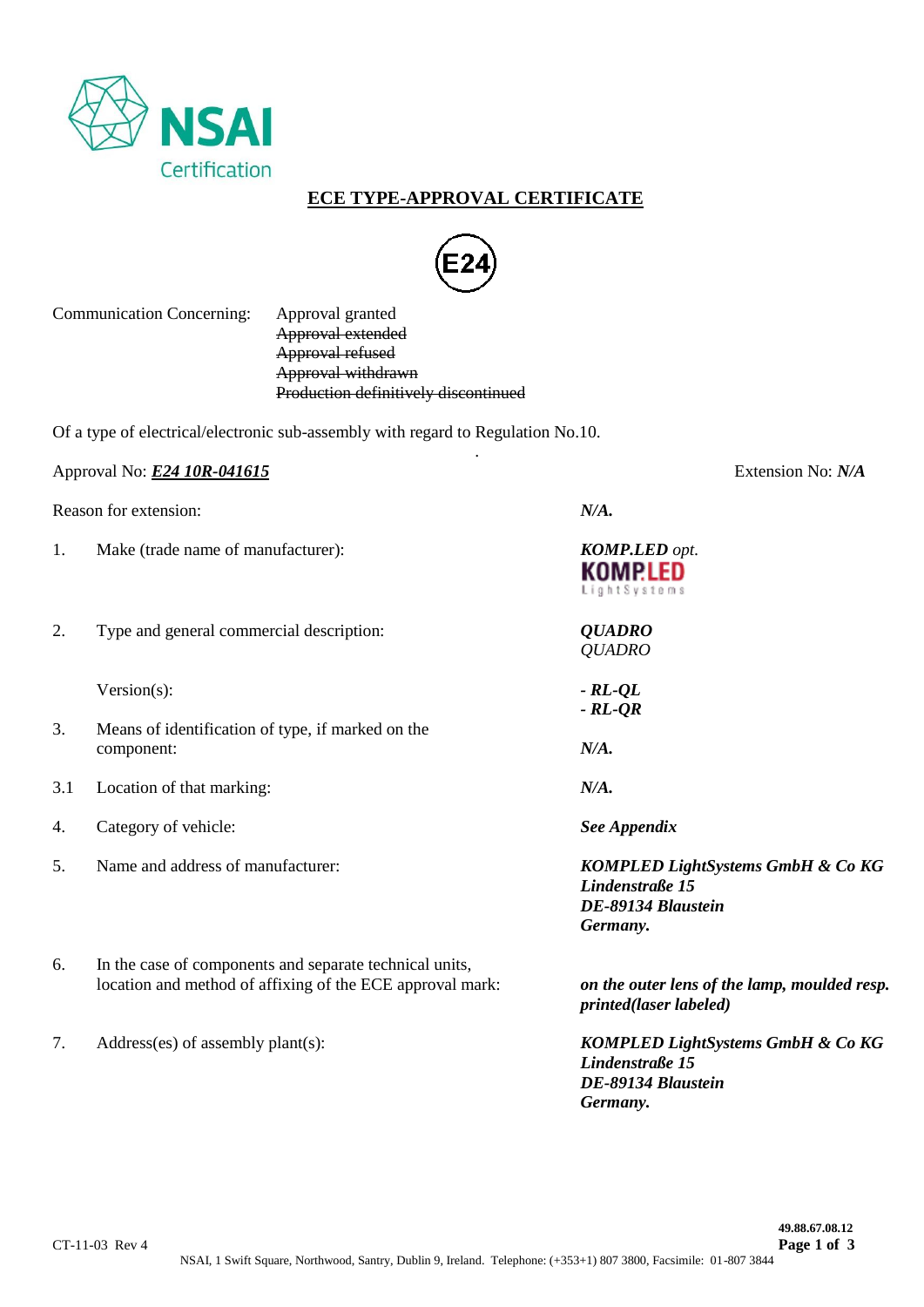

- 8. Additional information (where applicable): *See appendix*
- 9. Technical service responsible for carrying out the tests: *FAKT S.r.l*
- 10. Date of test report: *13.07.2016*
- 11. Number of test report: *IT16/0968 - 00*
- 12. Remarks (if any): *See Appendix*
- 13. Place: *Dublin*
- 14. Date: *21*
- 15. Signature:



*Via Lithos, 53 IT-25086 Rezzato (BS)*

*st July, 2016.*



16. The index to the information package lodged with the approval authority, which may be obtained on request is attached.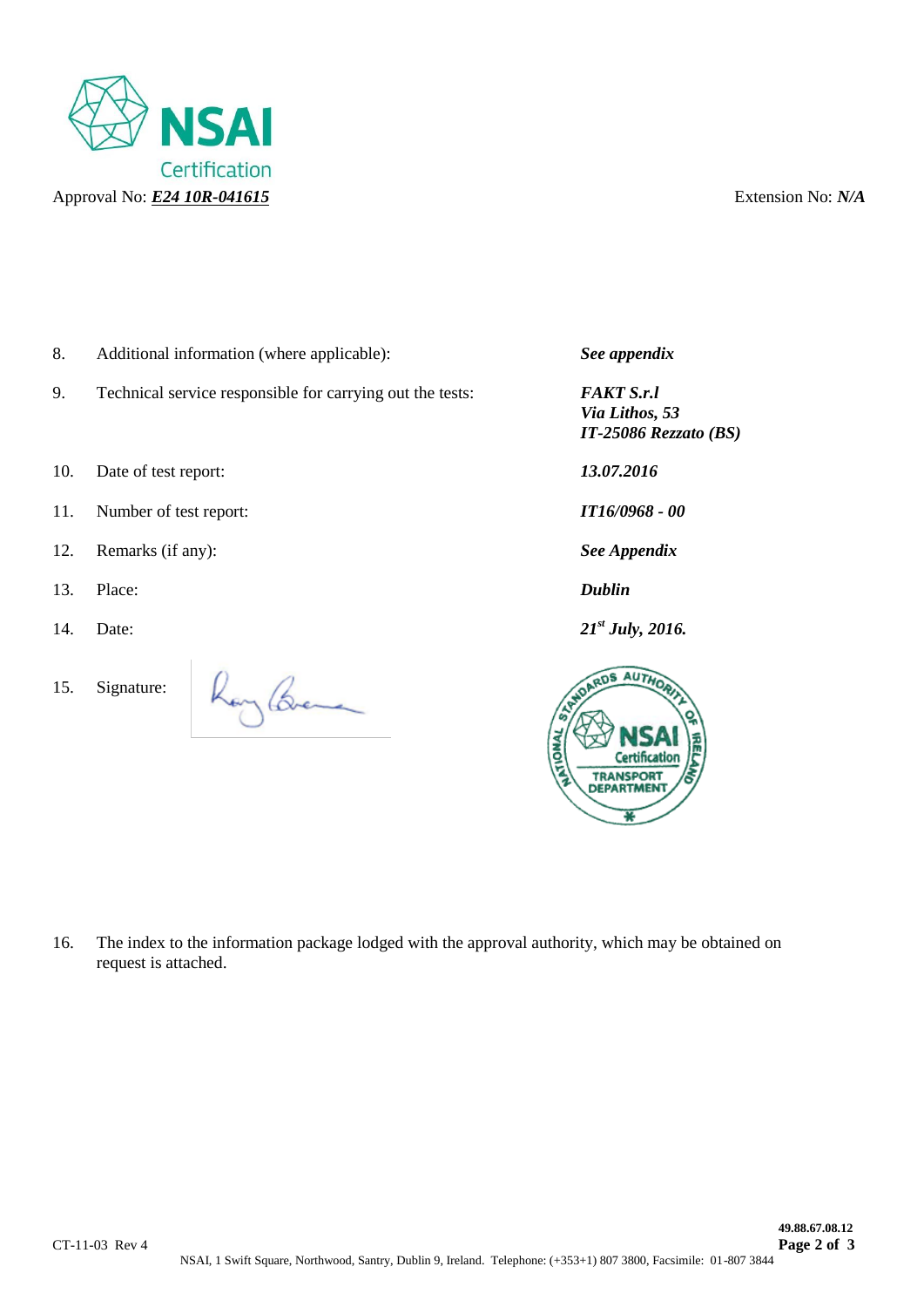

## **Appendix**

To type-approval communication concerning the type approval of an electrical/electronic sub-assembly under Regulation No.10.

- 1. Additional information 1.1. Electrical system rated voltage: *12V and 24V, negative ground* 1.2. This ESA can be used on any vehicle type with the following restrictions: *See manufacturer's specifications.* 1.2.1 Installation conditions, if any: *See manufacturer's specifications.* 1.3. This ESA can only be used on the following vehicle types: *N/A* 1.3.1 Installation conditions, if any: *N/A* 1.4. The specific test method(s) used and the frequency ranges covered to determine immunity were: *Bulk Current (20MHz-200MHz) Free Field (200MHz-2000MHz)* 1.5. Laboratory accredited to ISO 17025 and recognized by the Approval Authority responsible for carrying out the tests: **FAKT S.r.l.** 2. Remarks: *N/A* Appendix to type-approval communication concerning the type approval of a vehicle under Regulation No.10. 1. Additional information 2. Special devices for the purpose of Annex 4 to this Regulation: *N/A* 3. Electrical system rated voltage: *N/A* 4. Type of bodywork: *N/A* 5. List of electronic systems installed in the tested vehicle(s) not limited to the items in the information document: *N/A* 5.1 Vehicle equipped with 24 GHz short-range radar equipment (yes/no): *N/A*
- 6. Laboratory accredited to ISO 17025 and recognized by the Approval Authority responsible for carrying out the tests: *N/A* 7. Remarks: *N/A*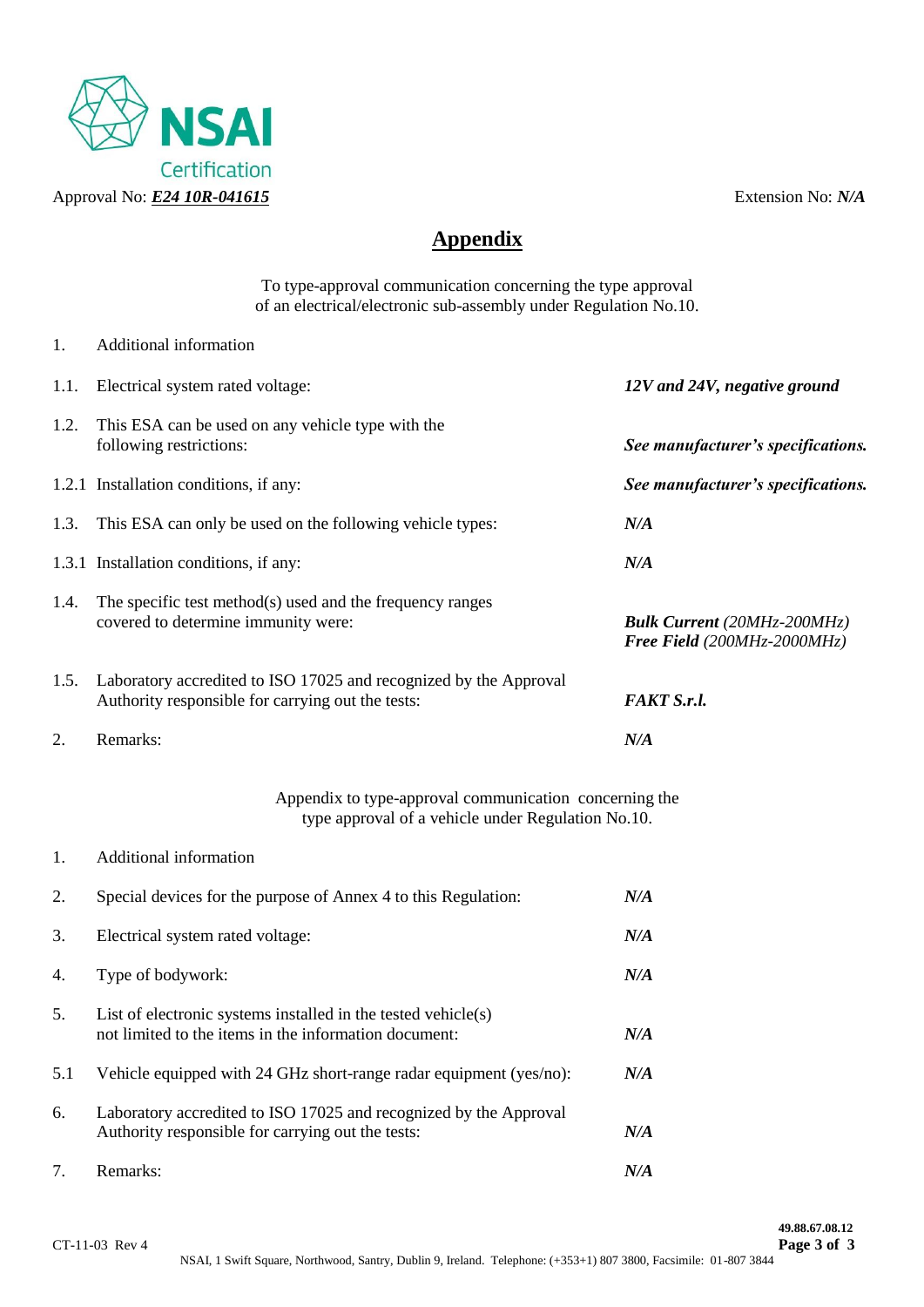

# **Index to the Information Package**

|    | Date of issue:                                                      | $21^{st}$ July, 2016. |
|----|---------------------------------------------------------------------|-----------------------|
|    | Date of latest amendment:                                           | N/A                   |
|    | Reason for extension/revision:                                      | N/A                   |
|    |                                                                     |                       |
| 1. | Additional conditions, and advisory<br>notes on legal alternatives. |                       |
| 2. | Test report $(s)$                                                   |                       |
|    | $- numbers(s)$ :                                                    | IT16/0968 - 00        |
|    | - date of issue:                                                    | 13.07.2016            |
|    | - date of latest amendment:                                         | N/A                   |
|    |                                                                     |                       |
| 3. | Information document                                                |                       |
|    | $-$ number(s):                                                      | 0968-16-00            |
|    | - date of issue:                                                    | 16.06.2016            |
|    | - date of latest amendment:                                         | N/A                   |
|    |                                                                     |                       |

Documentation: *41 pages*